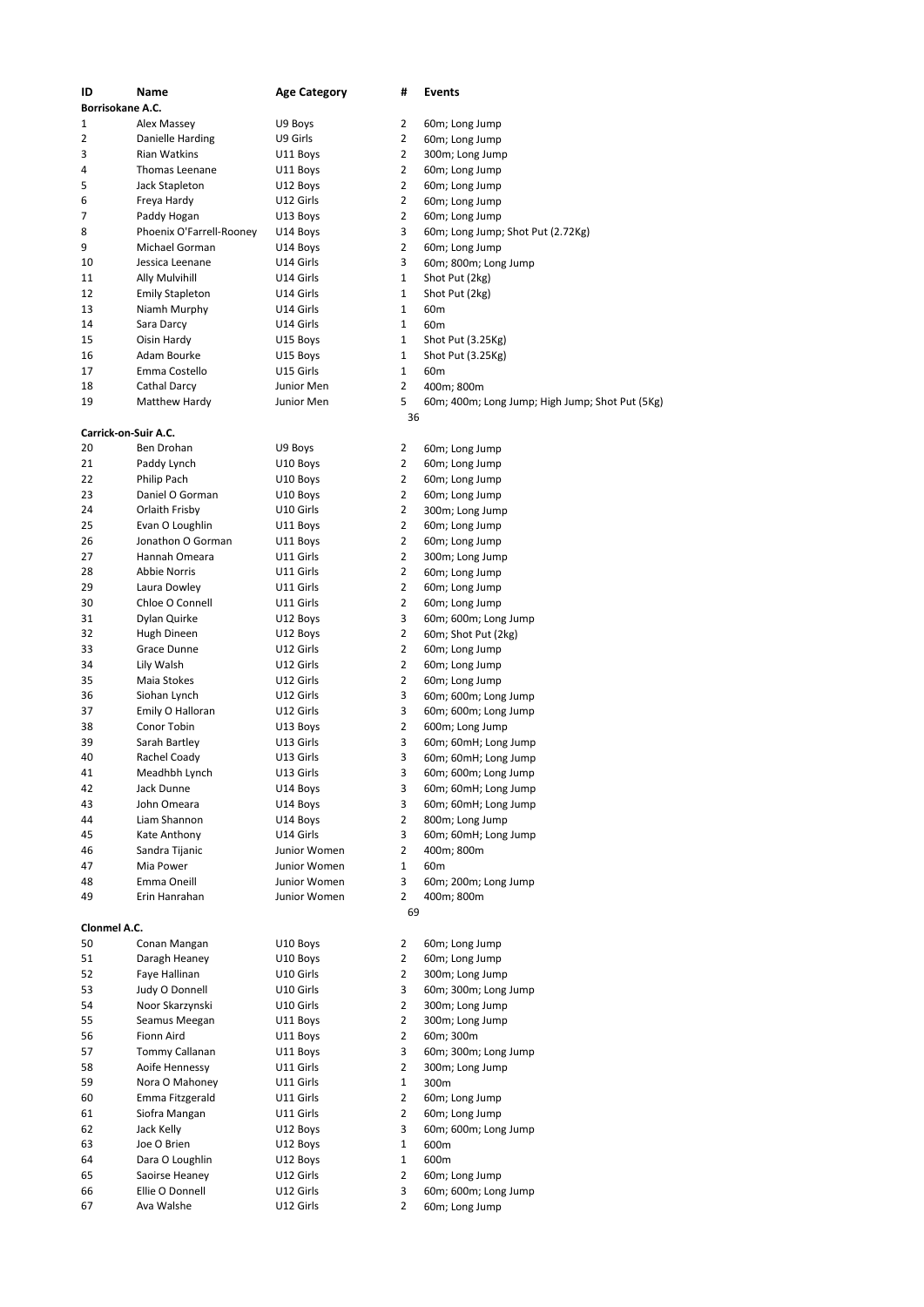| 68           | Holly Mc Namara                    | U12 Girls    | 1              | 600m                                            |
|--------------|------------------------------------|--------------|----------------|-------------------------------------------------|
| 69           | Adam Prout                         | U13 Boys     | 3              | 60m; 60mH; Long Jump                            |
| 70           | Rory Hennessy                      | U13 Boys     | 3              | 60m; 600m; Long Jump                            |
| 71           | Harry Walshe                       | U13 Boys     | $\overline{2}$ | 600m; Long Jump                                 |
|              |                                    |              |                |                                                 |
| 72           | Sam Donovan                        | U13 Boys     | $\overline{2}$ | 60m; 600m                                       |
| 73           | Ben Fitzgerald                     | U13 Boys     | $\overline{2}$ | 60m; 600m                                       |
| 74           | Devin Ryan                         | U13 Boys     | $\overline{2}$ | 600m; Long Jump                                 |
| 75           | Jack Whyte                         | U13 Boys     | 1              | 60 <sub>m</sub>                                 |
| 76           | Cara Ryan                          | U13 Girls    | 5              | 60m; 60mH; Long Jump; High Jump; Shot Put (2kg) |
| 77           | Caroline Smith                     | U13 Girls    | 4              | 60m; 60mH; 600m; Shot Put (2kg)                 |
|              |                                    |              | $\mathbf{1}$   |                                                 |
| 78           | Clair Moore                        | U13 Girls    |                | 600m                                            |
| 79           | Moya O Donnell                     | U13 Girls    | $\mathbf{1}$   | 60 <sub>m</sub>                                 |
| 80           | Darragh Boland                     | U14 Boys     | $\mathbf{1}$   | 800m                                            |
| 81           | Niamh Clarke                       | U14 Girls    | $\mathbf{1}$   | 1K Walk                                         |
| 82           | Alice Meegan                       | U14 Girls    | $\mathbf{1}$   | 800m                                            |
| 83           | Eadaoin Duffy                      | U14 Girls    | $\mathbf{1}$   | 800m                                            |
|              |                                    |              | 2              |                                                 |
| 84           | Lucy O Mahoney                     | U14 Girls    |                | 60m; Long Jump                                  |
| 85           | Ivy Rhatigan Thompson              | U15 Girls    | $\mathbf{1}$   | 1K Walk                                         |
| 86           | Emer Brennan                       | U15 Girls    | $\overline{2}$ | 60m; 800m                                       |
| 87           | Sarah Ryan                         | U15 Girls    | $\mathbf{1}$   | 60 <sub>m</sub>                                 |
| 88           | Killian Whelan                     | U16 Boys     | 4              | 60m; 60mH; Long Jump; Shot Put (4Kg)            |
| 89           | Méabh Meegan                       | U16 Girls    | $\mathbf{1}$   | 800m                                            |
| 90           | <b>Tadhg Quinn</b>                 | Junior Men   | $\overline{2}$ | 200m; 400m                                      |
|              |                                    |              |                |                                                 |
| 91           | Eimear Heafey                      | Junior Women | $\mathbf{1}$   | 1500m                                           |
| 92           | Sam O Sullivan                     | Junior Men   | $\mathbf{1}$   | 1K Walk                                         |
| 93           | Conor O Loughlin                   | Junior Men   | 3              | 60m; 200m; 400m                                 |
| 94           | Jack Boland                        | Junior Men   | 3              | 60m; 200m; 400m                                 |
| 95           | Darragh Walsh                      | Junior Men   | $\overline{2}$ | 400m; 800m                                      |
| 96           | Hazel Brennan                      | Junior Women | $\overline{2}$ | 400m; 1500m                                     |
|              |                                    |              |                |                                                 |
| 97           | Conor Flaherty                     | Junior Men   | 1              | 1500m                                           |
|              |                                    |              | 94             |                                                 |
|              | Dualla Ballytarsna Boherlahan A.C. |              |                |                                                 |
| 98           | Luke O Connell                     | U9 Boys      | 1              | 300m                                            |
| 99           | Oran Crosse                        | U9 Boys      | 1              | 300m                                            |
| 100          | Padraig O Connor                   | U9 Boys      | $\mathbf{1}$   | 60 <sub>m</sub>                                 |
| 101          | Meabh O Donnell                    | U9 Girls     | $\mathbf{1}$   | 300m                                            |
|              |                                    |              |                |                                                 |
| 102          | Lorcan Harrington                  | U10 Boys     | $\mathbf{1}$   | 300m                                            |
| 103          | Enna Moynihan                      | U10 Boys     | $\mathbf{1}$   | 60 <sub>m</sub>                                 |
| 104          | Cora Leamy                         | U10 Girls    | $\mathbf{1}$   | 60 <sub>m</sub>                                 |
| 105          | Ryan Robyn                         | U10 Girls    | 1              | 60 <sub>m</sub>                                 |
| 106          | Robert Leamy                       | U11 Boys     | $\mathbf{1}$   | 300m                                            |
| 107          | Abbie Kennedy                      | U11 Girls    | 1              | 300m                                            |
|              | Dearbhla Hickey                    |              | 1              |                                                 |
| 108          |                                    | U11 Girls    |                | 300m                                            |
| 109          | Pippa Graham                       | U11 Girls    | $\mathbf{1}$   | 300m                                            |
| 110          | Aoife Mc Loughlin                  | U11 Girls    | $\mathbf{1}$   | 60 <sub>m</sub>                                 |
| 111          | Rebecca Mc Loughlin                | U11 Girls    | 1              | 60m                                             |
| 112          | Grace O Connor                     | U11 Girls    | $\mathbf{1}$   | 60 <sub>m</sub>                                 |
| 113          | Dara Crosse                        | U12 Boys     | 1              | 600m                                            |
|              |                                    |              |                |                                                 |
| 114          | Dunnacha Harrington                | U12 Boys     | 2              | 60m; 600m                                       |
| 115          | Samuel Bell                        | U12 Boys     | $\mathbf{1}$   | 60 <sub>m</sub>                                 |
| 116          | Leah O Connell                     | U12 Girls    | $\overline{2}$ | 60m; 600m                                       |
| 117          | Mae Kennedy                        | U12 Girls    | 2              | 60m; 600m                                       |
| 118          | Faye Burke                         | U12 Girls    | $\overline{2}$ | 60m; 600m                                       |
| 119          | Megan Tarrant                      | U12 Girls    | $\overline{2}$ | 60m; 600m                                       |
|              |                                    |              |                |                                                 |
| 120          | Cliona Moynihan                    | U12 Girls    | 1              | 600m                                            |
| 121          | Isabelle Ryan                      | U12 Girls    | $\mathbf{1}$   | 600m                                            |
| 122          | Clogagh Fitzgerald                 | U12 Girls    | $\mathbf{1}$   | 60 <sub>m</sub>                                 |
| 123          | Daniel Burke                       | U13 Boys     | 2              | 60m; 60mH                                       |
| 124          | Bobby Mc Loughlin                  | U13 Boys     | $\overline{2}$ | 60m; 600m                                       |
| 125          | Jake Gleeson                       | U13 Boys     | $\overline{2}$ | 60m; 600m                                       |
|              |                                    |              |                |                                                 |
| 126          | Ronan Devitt                       | U13 Boys     | $\overline{2}$ | 60m; 600m                                       |
| 127          | Seimi O Gormain                    | U13 Boys     | $\mathbf{1}$   | 600m                                            |
| 128          | Niall Fitzgerald                   | U13 Boys     | $\mathbf{1}$   | 60 <sub>m</sub>                                 |
| 129          | Nicole Tarrant                     | U13 Girls    | 2              | 60m; 600m                                       |
| 130          | <b>Rory Crosse</b>                 | U14 Boys     | $\overline{2}$ | 800m; 1K Walk                                   |
| 131          | Ruth O Connell                     | U14 Girls    | $\overline{2}$ | 60mH; 800m                                      |
|              |                                    |              | $\overline{2}$ |                                                 |
| 132          | Sophie Moynihan                    | U14 Girls    |                | 60m; 800m                                       |
| 133          | Conor Gleeson                      | U15 Boys     | $\overline{2}$ | 60m; 800m                                       |
|              |                                    |              | 50             |                                                 |
| Dundrum A.C. |                                    |              |                |                                                 |
| 134          | Oisìn Burke                        | U9 Boys      | 2              | 300m; Long Jump                                 |
| 135          | Harry Julian                       | U9 Boys      | $\overline{2}$ | 300m; Long Jump                                 |
|              |                                    |              | 2              |                                                 |
| 136          | Eoghan Oneill                      | U9 Boys      |                | 300m; Long Jump                                 |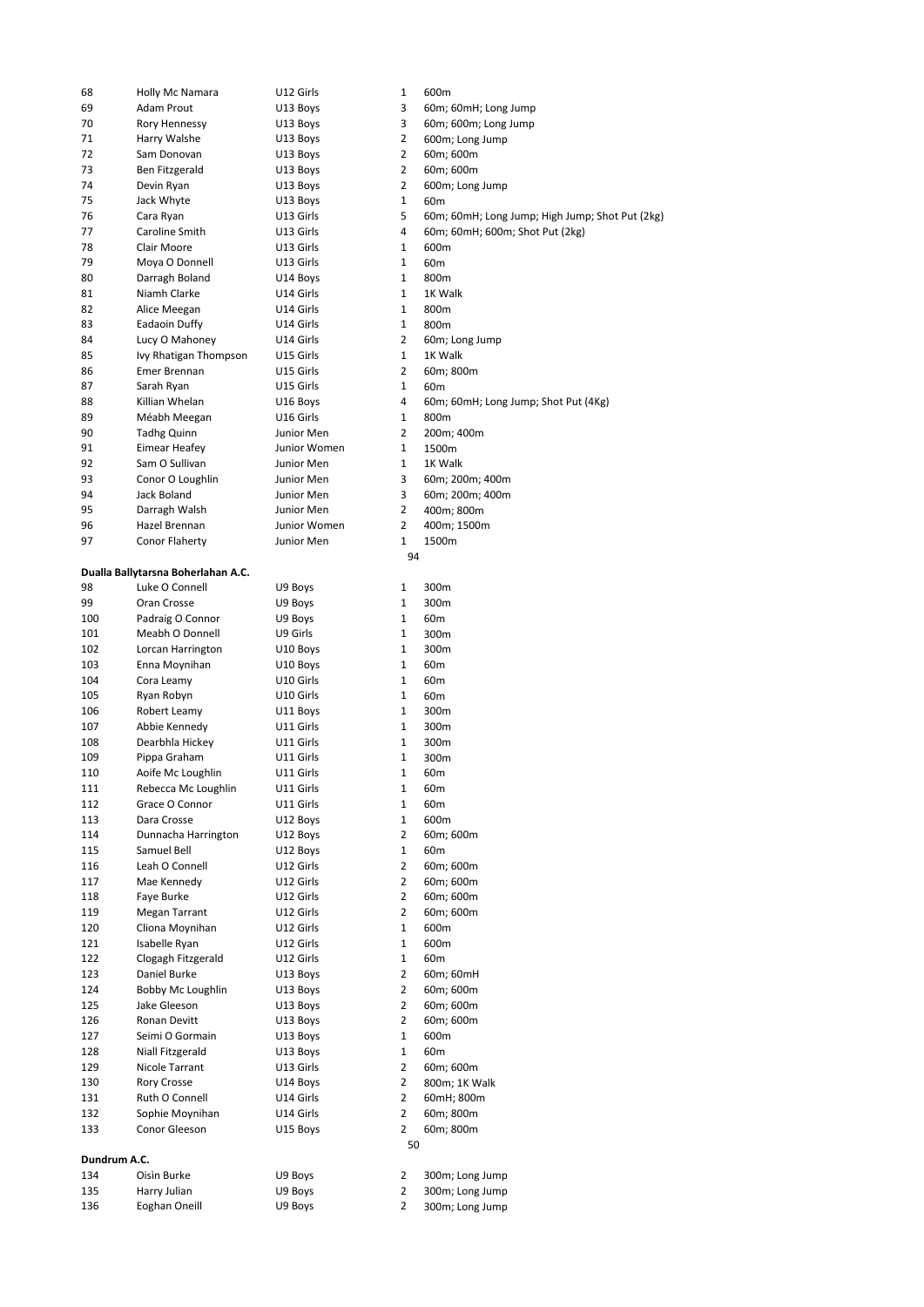| 137 | Harvey Keane           | U9 Boys      | 2              | 60m; Long Jump             |
|-----|------------------------|--------------|----------------|----------------------------|
| 138 | <b>Tommy Collins</b>   | U9 Boys      | $\overline{2}$ | 60m; Long Jump             |
| 139 | Aoife Killeen          | U9 Girls     | $\overline{2}$ | 300m; Long Jump            |
| 140 | Leah Shanahan          | U9 Girls     | 2              | 300m; Long Jump            |
| 141 | Olivia O Brien         | U9 Girls     | $\overline{2}$ |                            |
|     |                        |              |                | 300m; Long Jump            |
| 142 | Clara Bourke           | U9 Girls     | $\overline{2}$ | 300m; Long Jump            |
| 143 | Shona Ryan             | U9 Girls     | 2              | 60m; Long Jump             |
| 144 | <b>Robert Alley</b>    | U10 Boys     | $\overline{2}$ | 300m; Long Jump            |
| 145 | Tom Kilmartin          | U10 Boys     | $\overline{2}$ | 60m; Long Jump             |
|     |                        |              | 2              |                            |
| 146 | <b>Billy Guilfoyle</b> | U10 Boys     |                | 60m; Long Jump             |
| 147 | Abbie Bourke           | U10 Girls    | $\overline{2}$ | 300m; Long Jump            |
| 148 | Saoirse Burke          | U10 Girls    | $\overline{2}$ | 300m; Long Jump            |
| 149 | Ellen Maher            | U10 Girls    | 2              | 300m; Long Jump            |
| 150 | Emma O Brien           | U10 Girls    | $\overline{2}$ | 300m; Long Jump            |
|     |                        |              |                |                            |
| 151 | <b>Grace Butler</b>    | U10 Girls    | $\overline{2}$ | 60m; Long Jump             |
| 152 | <b>Bella Curling</b>   | U10 Girls    | 2              | 60m; Long Jump             |
| 153 | Amyrose Hayes          | U10 Girls    | $\overline{2}$ | 60m; Long Jump             |
| 154 | Lily Heelan            | U10 Girls    | $\overline{2}$ | 60m; Long Jump             |
| 155 | Claire Morrissey       | U10 Girls    | 2              | 60m; Long Jump             |
|     |                        |              |                |                            |
| 156 | Julie Morrissey        | U10 Girls    | $\overline{2}$ | 60m; Long Jump             |
| 157 | Caoimhe Hickey         | U10 Girls    | $\overline{2}$ | 60m; Long Jump             |
| 158 | Farran Ryan            | U10 Girls    | 2              | 60m; Long Jump             |
| 159 | Cara Aherne            | U10 Girls    | $\overline{2}$ | 60m; Long Jump             |
|     |                        |              | $\overline{2}$ |                            |
| 160 | Sean O Neill           | U11 Boys     |                | 300m; Long Jump            |
| 161 | Jesse Julian           | U11 Boys     | 2              | 300m; Long Jump            |
| 162 | Micheal Ryan           | U11 Boys     | $\overline{2}$ | 300m; Long Jump            |
| 163 | Conor Dooley           | U11 Boys     | $\overline{2}$ | 60m; Long Jump             |
| 164 | Aaron Kelly            | U11 Boys     | 2              | 60m; Long Jump             |
|     |                        |              |                |                            |
| 165 | Sarah Guilfoyle        | U11 Girls    | $\overline{2}$ | 300m; Long Jump            |
| 166 | Katelyn Shanahan       | U11 Girls    | $\overline{2}$ | 300m; Long Jump            |
| 167 | Aine O Neill           | U11 Girls    | $\overline{2}$ | 60m; Long Jump             |
| 168 | Katie Collins          | U11 Girls    | 2              | 60m; Long Jump             |
| 169 | <b>Billy Kilmartin</b> | U12 Boys     | 3              | 60m; 600m; Long Jump       |
|     |                        |              |                |                            |
| 170 | Sean Buckley           | U12 Boys     | 3              | 60m; 600m; Long Jump       |
| 171 | Albert Maher           | U12 Boys     | 3              | 60m; 600m; Long Jump       |
| 172 | Niall Quirke           | U12 Boys     | 3              | 60m; 600m; Long Jump       |
| 173 | Rocco Julian           | U12 Boys     | 3              | 60m; 600m; Long Jump       |
| 174 | Micheal Farrell        | U12 Boys     | 3              |                            |
|     |                        |              |                | 60m; 600m; Long Jump       |
| 175 | Darragh Kelly          | U12 Boys     | $\overline{2}$ | 60m; Long Jump             |
| 176 | Molly Butler           | U12 Girls    | 3              | 60m; 600m; Long Jump       |
| 177 | Elisse Kelly           | U12 Girls    | 3              | 60m; 600m; Long Jump       |
| 178 | Mia Mc Cormack         | U12 Girls    | 3              | 60m; 600m; Long Jump       |
| 179 | <b>Emma Morrissey</b>  | U12 Girls    | 3              | 60m; 600m; Long Jump       |
|     |                        |              |                |                            |
| 180 | Taylor O Toole         | U12 Girls    | 3              | 60m; 600m; Long Jump       |
| 181 | Cathal Burke           | U13 Boys     | 3              | 60m; 600m; Long Jump       |
| 182 | Aaron Heney            | U13 Boys     | 3              | 60m; 600m; Long Jump       |
| 183 | Aaron O Shea           | U13 Boys     | 3              | 60m; 600m; Long Jump       |
|     | Kate Dooley            |              | 3              |                            |
| 184 |                        | U13 Girls    |                | 60m; 600m; Long Jump       |
| 185 | <b>Belle Kelly</b>     | U13 Girls    | $\overline{2}$ | 600m; Long Jump            |
| 186 | Nollaig Kilmartin      | U13 Girls    | 3              | 60m; 600m; Long Jump       |
| 187 | Clodagh Ryan           | U13 Girls    | 3              | 60m; 600m; Long Jump       |
| 188 | Beibhinn Buckley       | U13 Girls    | 3              | 60m; 600m; Long Jump       |
|     | Anna Butler            |              | 4              |                            |
| 189 |                        | U14 Girls    |                | 60m; 60mH; 800m; Long Jump |
| 190 | Clodagh Kilmartin      | U14 Girls    | 3              | 60mH; 800m; Long Jump      |
| 191 | Chloe O Neill          | U14 Girls    | 3              | 60m; 60mH; Long Jump       |
| 192 | Anna Ryan              | U14 Girls    | 3              | 60m; 800m; Long Jump       |
| 193 | Evan Burke             | U15 Boys     | 3              | 60m; 800m; Long Jump       |
|     |                        | U15 Boys     | $\overline{2}$ |                            |
| 194 | Donagh Guilfoyle       |              |                | 60m; Long Jump             |
| 195 | Megan Ryan             | U15 Girls    | 3              | 60m; 800m; Long Jump       |
| 196 | Millie Kelly           | Junior Women | 1              | 1500m                      |
|     |                        |              | 150            |                            |
|     | Mooreabbey Milers A.C. |              |                |                            |
| 197 | <b>Tim Morrissey</b>   | U9 Boys      | 2              | 60m; Long Jump             |
|     |                        |              |                |                            |
| 198 | Nick Morrissey         | U10 Boys     | $\overline{2}$ | 60m; Long Jump             |
| 199 | Kitty O Dwyer          | U10 Girls    | $\overline{2}$ | 300m; Long Jump            |
| 200 | Ciara Hayes            | U10 Girls    | 2              | 60m; Long Jump             |
| 201 | Aisling Kinane         | U10 Girls    | $\overline{2}$ | 60m; Long Jump             |
|     | Tessa O Dwyer          | U10 Girls    | $\overline{2}$ | 60m; Long Jump             |
| 202 |                        |              |                |                            |
| 203 | Rachel Butler          | U10 Girls    | 2              | 60m; Long Jump             |
| 204 | Ava Leonard            | U10 Girls    | $\overline{2}$ | 60m; Long Jump             |
| 205 | Kate Ryan              | U10 Girls    | 2              | 60m; Long Jump             |
| 206 | Aoife Kiely            | U10 Girls    | 2              | 60m; Long Jump             |
| 207 | Kiara Sheehan          | U10 Girls    | $\overline{2}$ | 60m; Long Jump             |
|     |                        |              |                |                            |
|     |                        |              |                |                            |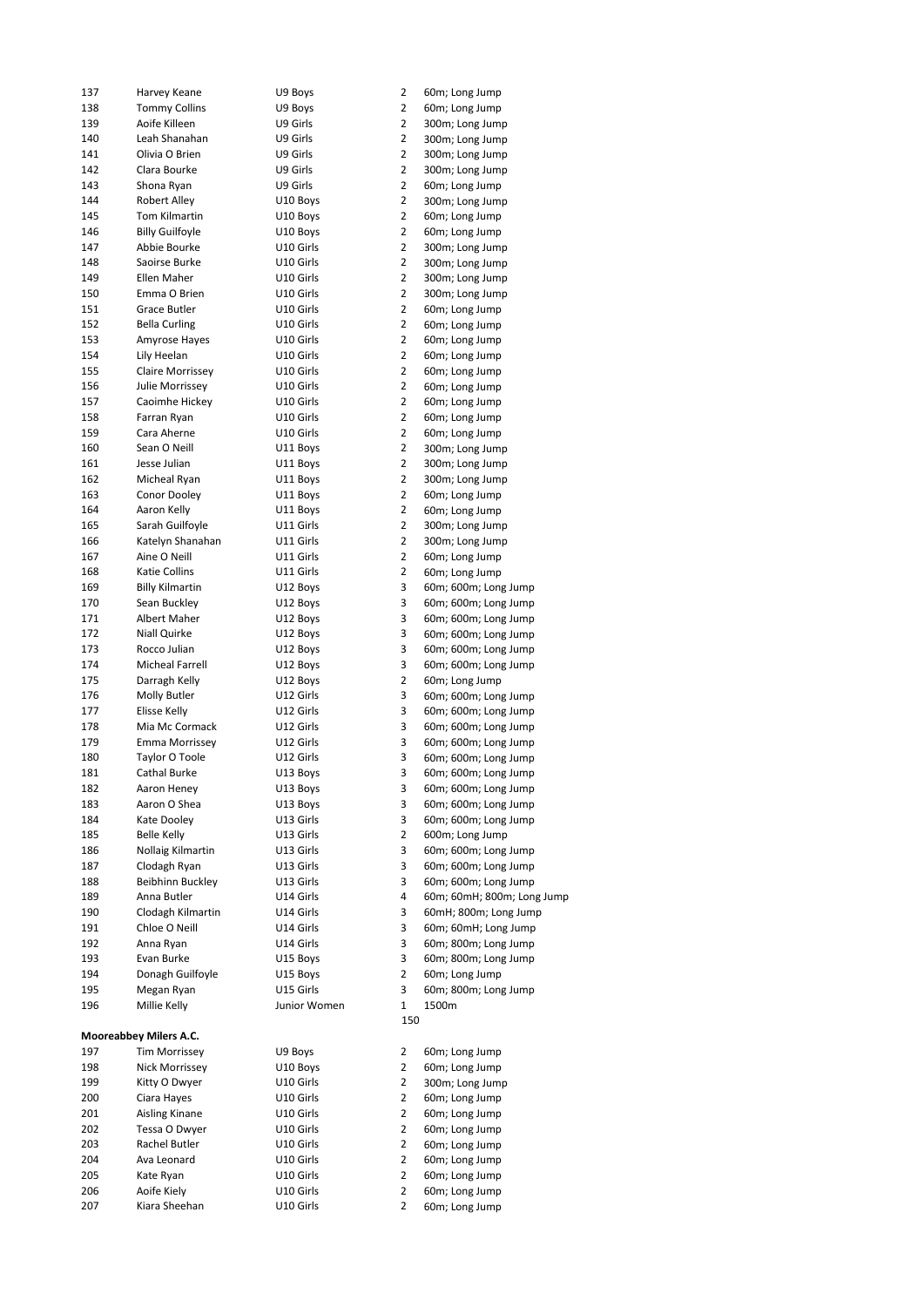| 208           | Gráinne O Brien          | U10 Girls | 2              | 60m; Long Jump                 |
|---------------|--------------------------|-----------|----------------|--------------------------------|
| 209           | Cormac Kinane            | U11 Boys  | 2              | 60m; Long Jump                 |
|               |                          |           |                |                                |
| 210           | Maeve Kenny              | U11 Girls | $\mathbf{1}$   | 300m                           |
| 211           | Gearoid Kinane           | U12 Boys  | 2              | 60m; Long Jump                 |
|               |                          |           | 29             |                                |
|               | Moycarkey Coolcroo A.C.  |           |                |                                |
| 212           | Evan Corcoran            | U9 Boys   | 1              | 60m                            |
|               |                          |           |                |                                |
| 213           | Clodagh Ryan             | U9 Girls  | 1              | 300m                           |
| 214           | Amelie Fogarty           | U9 Girls  | 1              | 60m                            |
| 215           | Rohan Ryan               | U10 Boys  | 1              | 300m                           |
| 216           | <b>Brendan Cummins</b>   | U10 Boys  | 2              | 300m; Long Jump                |
| 217           |                          |           | $\mathbf{1}$   | 300m                           |
|               | Patrick Dempsey          | U10 Boys  |                |                                |
| 218           | <b>Eddie Shortall</b>    | U10 Boys  | 1              | 60m                            |
| 219           | <b>Ryan Franks</b>       | U10 Boys  | 1              | 60 <sub>m</sub>                |
| 220           | Grace Ryan               | U11 Girls | 1              | Long Jump                      |
| 221           | Millie-Mae O Meara       | U11 Girls | $\mathbf{1}$   | 60 <sub>m</sub>                |
|               |                          |           |                |                                |
| 222           | Adele Corcoran           | U11 Girls | 1              | 60 <sub>m</sub>                |
| 223           | Jack Maher               | U12 Boys  | 2              | 60m; 600m                      |
| 224           | <b>Mary Cummins</b>      | U12 Girls | 2              | 600m; Long Jump                |
| 225           | Gemma Dempsey            | U12 Girls | 1              | 600m                           |
| 226           | Lauren Franks            | U12 Girls | $\mathbf{1}$   | 60 <sub>m</sub>                |
|               |                          |           |                |                                |
| 227           | Eimear Fogarty           | U13 Girls | $\mathbf{1}$   | 600m                           |
| 228           | Mollie Maher             | U15 Girls | 2              | 60m; 800m                      |
|               |                          |           | 21             |                                |
| Moyglass A.C. |                          |           |                |                                |
| 229           | Jamie Skeehan            | U11 Boys  | 1              | 60 <sub>m</sub>                |
|               |                          |           |                |                                |
| 230           | Harry Aherne             | U12 Boys  | 1              | 600m                           |
| 231           | Dylan Lacy               | U12 Boys  | 1              | 600m                           |
| 232           | Rory O Brien             | U12 Boys  | $\mathbf{1}$   | 60 <sub>m</sub>                |
| 233           | <b>Tara Maquet</b>       | U15 Girls | 2              | 800m; Long Jump                |
|               |                          |           |                |                                |
|               |                          |           | 6              |                                |
| Moyne A.C.    |                          |           |                |                                |
| 234           | Annie Ely                | U9 Girls  | 2              | 60m; Long Jump                 |
| 235           | Meadhb Hall              | U9 Girls  | 2              | 60m; Long Jump                 |
| 236           | Lily Murphy              | U9 Girls  | 2              | 60m; Long Jump                 |
|               |                          |           |                |                                |
| 237           | Orlaith Costigan         | U9 Girls  | 2              | 60m; Long Jump                 |
| 238           | Senan Phelan             | U10 Boys  | 2              | 300m; Long Jump                |
| 239           | Darragh Maher            | U10 Boys  | 2              | 300m; Long Jump                |
| 240           | Daniel Delaney           | U10 Boys  | 2              | 60m; Long Jump                 |
| 241           | Fionn Phelan             | U10 Boys  | 2              | 60m; Long Jump                 |
|               |                          |           |                |                                |
| 242           | Geoffrey Morrissey       | U10 Boys  | 2              | 60m; Long Jump                 |
| 243           | Zach Ryan                | U10 Boys  | 2              | 60m; Long Jump                 |
| 244           | Cian Kelly               | U10 Boys  | 2              | 60m; Long Jump                 |
| 245           | Cormac Young             | U10 Boys  | 2              | 60m; Long Jump                 |
| 246           | Poppy Lyons              | U10 Girls | 2              | 60m; Long Jump                 |
|               |                          |           |                |                                |
| 247           | Anna Concagh             | U10 Girls | 2              | 60m; Long Jump                 |
| 248           | Eva Maher                | U10 Girls | 2              | 60m; Long Jump                 |
| 249           | Doireann Quinlan         | U10 Girls | 2              | 60m; Long Jump                 |
| 250           | <b>William Morrissey</b> | U11 Boys  | 1              | 300m                           |
| 251           | Cathal O Reilly          |           |                |                                |
|               |                          | U11 Boys  | 2              | 300m; Long Jump                |
| 252           | <b>Bill O Neill</b>      | U11 Boys  | 2              | 300m; Long Jump                |
| 253           | Pauric Tierney           | U11 Boys  | 2              | 60m; Long Jump                 |
| 254           | Abbie Manton             | U11 Girls | $\overline{2}$ | 300m; Long Jump                |
| 255           | Faye Murphy              | U11 Girls | $\overline{2}$ | 60m; Long Jump                 |
|               |                          |           |                |                                |
| 256           | Michael Doyle            | U12 Boys  | 2              | 60m; Long Jump                 |
| 257           | <b>Billy Flanagan</b>    | U12 Boys  | $\overline{2}$ | 600m; Long Jump                |
| 258           | Gerard Delaney           | U12 Boys  | 3              | 60m; Long Jump; Shot Put (2kg) |
| 259           | Abbie Delaney            | U12 Girls | 2              | 600m; Long Jump                |
| 260           | Noah Murphy              | U13 Boys  | $\overline{2}$ | 600m; Long Jump                |
|               |                          |           |                |                                |
| 261           | David Nolan              | U13 Boys  | $\overline{2}$ | 600m; Long Jump                |
| 262           | Maria Doyle              | U13 Girls | $\overline{2}$ | Long Jump; Shot Put (2kg)      |
| 263           | Saoirse Deegan           | U13 Girls | 1              | 600m                           |
| 264           | Olive Spillane Leane     | U13 Girls | 3              | 60m; 600m; Long Jump           |
| 265           | Ciara Joyce              | U13 Girls | 2              | 60m; Long Jump                 |
|               |                          |           |                |                                |
| 266           | Heidi Maher              | U13 Girls | 1              | 60 <sub>m</sub>                |
| 267           | Laura Fogarty            | U14 Girls | 1              | 800m                           |
| 268           | Aisling O Reilly         | U14 Girls | $\mathbf{1}$   | 800m                           |
| 269           | Réiltín Morrissey        | U14 Girls | 1              | Shot Put (2kg)                 |
| 270           | <b>Eleanor Doyle</b>     | U14 Girls | $\mathbf{1}$   | 60m                            |
|               |                          |           |                |                                |
| 271           | Sarah Mc Ginley          | U15 Girls | 1              | Shot Put (2.72Kg)              |
| 272           | Dearbhla Gleeson         | U15 Girls | 2              | 60m; Long Jump                 |
| 273           | Ellen Nolan              | U15 Girls | $\mathbf{1}$   | 60 <sub>m</sub>                |
| 274           | Niamh Cleere             | U15 Girls | $\overline{2}$ | 60m; Long Jump                 |
|               |                          |           |                |                                |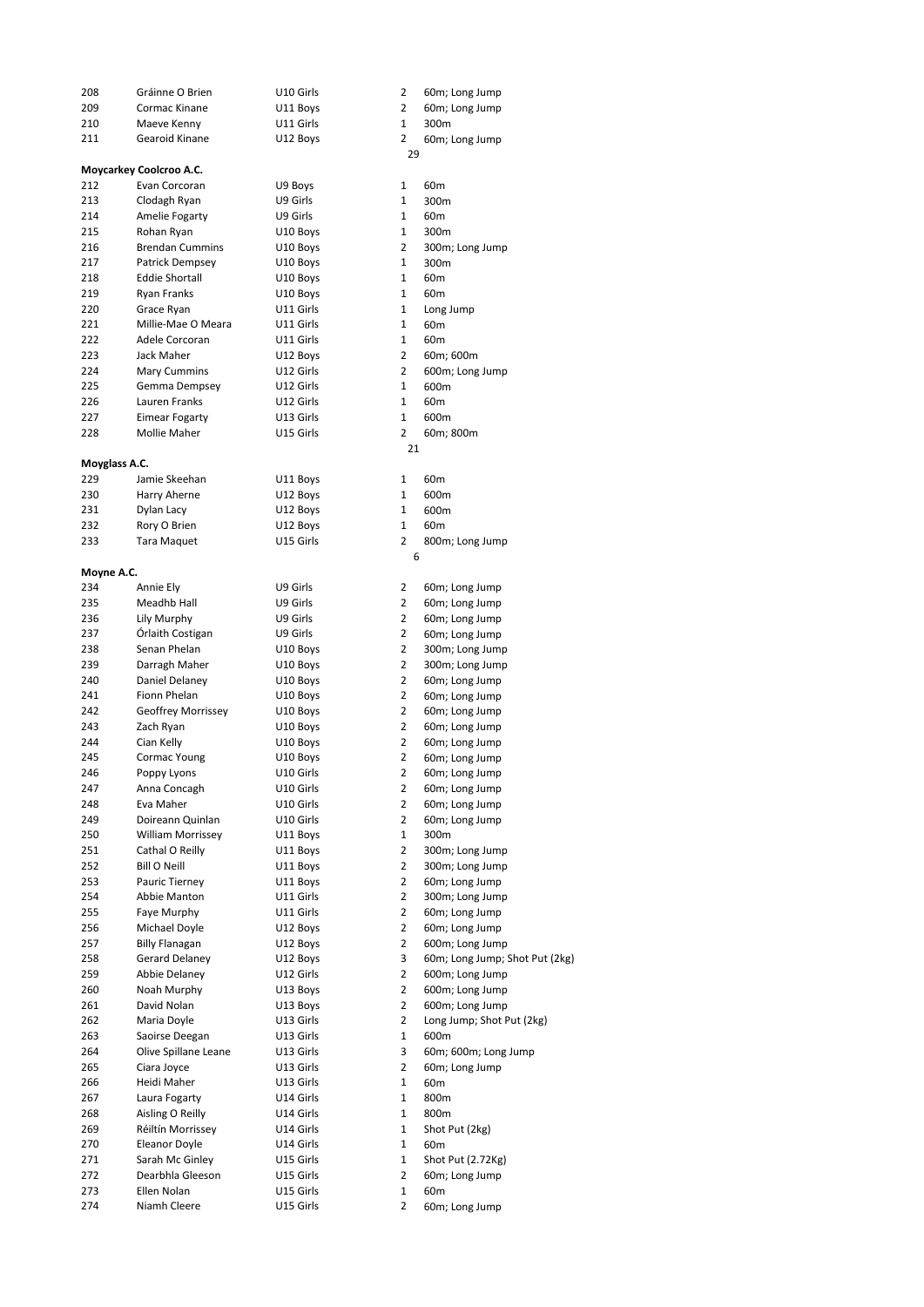| 275          | Jack Flanagan        | U16 Boys     | 2              | 800m; Long Jump                                  |
|--------------|----------------------|--------------|----------------|--------------------------------------------------|
| 276          | Adam Spillane Leane  | U16 Boys     | 1              | 800m                                             |
| 277          | David Mc Connell     | U16 Boys     | 2              | 60m; Long Jump                                   |
| 278          | Aaron Moore          | Junior Men   | $\mathbf{1}$   | 1500m                                            |
| 279          | Leona Maher          | Junior Women | $\overline{2}$ | 60m; 200m                                        |
|              |                      |              | 83             |                                                  |
|              | Nenagh Olympic A.C.  |              |                |                                                  |
| 280          | Cathal O Gorman      | U9 Boys      | 2              | 300m; Long Jump                                  |
| 281          | Robert Ó Leary       | U9 Boys      | 2              | 300m; Long Jump                                  |
| 282          | Daniel Devine        | U9 Boys      | $\mathbf{1}$   | 60m                                              |
| 283          | Mai Hanrahan         | U9 Girls     | 2              | 300m; Long Jump                                  |
| 284          | Enya Ryan            | U9 Girls     | 2              | 60m; Long Jump                                   |
| 285          | Eve Devine           | U9 Girls     | $\mathbf{1}$   |                                                  |
|              |                      |              |                | 60m                                              |
| 286          | Roisin Corcoran      | U9 Girls     | $\mathbf{1}$   | 60 <sub>m</sub>                                  |
| 287          | Cristóir Buckley     | U10 Boys     | 3              | 60m; 300m; Long Jump                             |
| 288          | Niall Hanrahan       | U10 Boys     | $\mathbf{1}$   | 300m                                             |
| 289          | Darach Henry         | U10 Boys     | $\overline{2}$ | 300m; Long Jump                                  |
| 290          | Donncha Murray       | U10 Boys     | 2              | 60m; Long Jump                                   |
| 291          | Sean White           | U10 Boys     | $\overline{2}$ | 60m; Long Jump                                   |
| 292          | Ailbhe Cahill        | U10 Girls    | $\mathbf{1}$   | 300m                                             |
| 293          | Alicia Gavilovska    | U10 Girls    | 2              | 60m; Long Jump                                   |
| 294          | Charlotte Hanly      | U10 Girls    | $\overline{2}$ | 60m; Long Jump                                   |
| 295          | Aidan O Gorman       | U12 Boys     | 3              | 60m; 600m; Long Jump                             |
| 296          | Mark Ryan            | U12 Boys     | 2              | 60m; Long Jump                                   |
| 297          | Odhran Madden        | U12 Boys     | 3              | 60m; 600m; Long Jump                             |
| 298          | Iarfhlaith Sullivan  | U12 Boys     | $\overline{2}$ | 600m; Long Jump                                  |
| 299          | <b>Odhran Cahill</b> | U12 Boys     | 1              | 600m                                             |
| 300          | Darragh Hanrahan     | U12 Boys     | $\mathbf{1}$   | 600m                                             |
| 301          | Abigail O Brien      | U12 Girls    | 3              | 60m; 600m; Long Jump                             |
| 302          | Jane O Rourke        | U12 Girls    | 3              | 60m; 600m; Long Jump                             |
|              |                      |              | $\overline{2}$ |                                                  |
| 303          | Alannah O Carroll    | U12 Girls    |                | 60m; Long Jump                                   |
| 304          | Lena Ryan            | U12 Girls    | $\overline{2}$ | 60m; Long Jump                                   |
| 305          | Tara Hanrahan        | U12 Girls    | 2              | 600m; Long Jump                                  |
| 306          | Molly Madden         | U12 Girls    | 2              | 60m; 600m                                        |
| 307          | Kate Duffy           | U12 Girls    | $\mathbf{1}$   | 600m                                             |
| 308          | Jane Power           | U12 Girls    | 1              | 60m                                              |
| 309          | Mary Quigley Moylan  | U13 Girls    | $\overline{2}$ | 60m; High Jump                                   |
| 310          | Cherise Clarke       | U13 Girls    | 3              | 60m; Long Jump; High Jump                        |
| 311          | Sarah Ryan           | U13 Girls    | 3              | 60m; Long Jump; Shot Put (2kg)                   |
| 312          | Aoibh Cahill         | U13 Girls    | $\overline{2}$ | 600m; Long Jump                                  |
| 313          | Emma O Brien         | U13 Girls    | 3              | 60m; 600m; Long Jump                             |
| 314          | Sailí Ní Chonchúir   | U13 Girls    | 3              | 60m; 600m; Long Jump                             |
| 315          | <b>Emily Visser</b>  | U13 Girls    | $\overline{2}$ | 60m; 600m                                        |
| 316          | Emma Lane            | U13 Girls    | 2              | 60m; Long Jump                                   |
| 317          | Josephine Kennedy    | U13 Girls    | 2              | 60m; Long Jump                                   |
| 318          | Daragh Meehan        | U14 Boys     | 4              | 60m; 60mH; Long Jump; High Jump                  |
| 319          | Gavin Hickey         | U14 Boys     | 3              | 60m; 800m; Long Jump                             |
| 320          | Ella Ryan            |              | $\overline{2}$ |                                                  |
|              |                      | U14 Girls    | 3              | 60m; 60mH                                        |
| 321          | Alanna Kennedy       | U14 Girls    |                | 60mH; Long Jump; High Jump                       |
| 322          | Hannah Larkin        | U14 Girls    | 3              | 60m; Long Jump; Shot Put (2kg)                   |
| 323          | Dylan Bergin         | U15 Boys     | $\mathbf{1}$   | 800m                                             |
| 324          | Benjamin Deegan      | U15 Boys     | 2              | 60m; 800m                                        |
| 325          | Niamh Madden         | U15 Girls    | 4              | 1K Walk; Long Jump; High Jump; Shot Put (2.72Kg) |
| 326          | Anna Paxman          | U15 Girls    | 2              | 800m; High Jump                                  |
| 327          | Aisling Kennedy      | U15 Girls    | 1              | 800m                                             |
| 328          | Mairéad O Brien      | U15 Girls    | 2              | 60m; High Jump                                   |
| 329          | Clodagh Donohoe      | U16 Girls    | 3              | Long Jump; High Jump; Triple Jump                |
| 330          | <b>Thomas Bergin</b> | Junior Men   | $\mathbf{1}$   | 800m                                             |
| 331          | Micheal Moylan       | Junior Men   | 2              | 60m; 200m                                        |
| 332          | Emma Carolan         | Junior Women | $\overline{2}$ | 60m; Shot Put (3Kg)                              |
| 333          | Jodie Mc Grath       | Junior Women | $\mathbf 1$    | Pole Vault                                       |
| 334          | Lewis Doyle          | Junior Men   | 1              | 200m                                             |
|              |                      |              | 113            |                                                  |
| Newport A.C. |                      |              |                |                                                  |
| 335          | Isaac Finch          | U9 Boys      | 2              | 300m; Long Jump                                  |
| 336          | George O Brien       | U9 Boys      | $\overline{2}$ | 60m; Long Jump                                   |
| 337          | Mairead Ni Bhioragra | U9 Girls     | 2              | 300m; Long Jump                                  |
|              | Evie Sheehy          |              | 2              |                                                  |
| 338          |                      | U9 Girls     | $\overline{2}$ | 60m; Long Jump                                   |
| 339          | Aoibhinn Gleeson     | U9 Girls     |                | 60m; Long Jump                                   |
| 340          | Jack Noonan          | U10 Boys     | $\overline{2}$ | 300m; Long Jump                                  |
| 341          | Aaron Savage         | U10 Boys     | 2              | 300m; Long Jump                                  |
| 342          | Fred Morrissey       | U10 Boys     | $\overline{2}$ | 60m; Long Jump                                   |
| 343          | Will Deegan          | U10 Boys     | $\overline{2}$ | 60m; Long Jump                                   |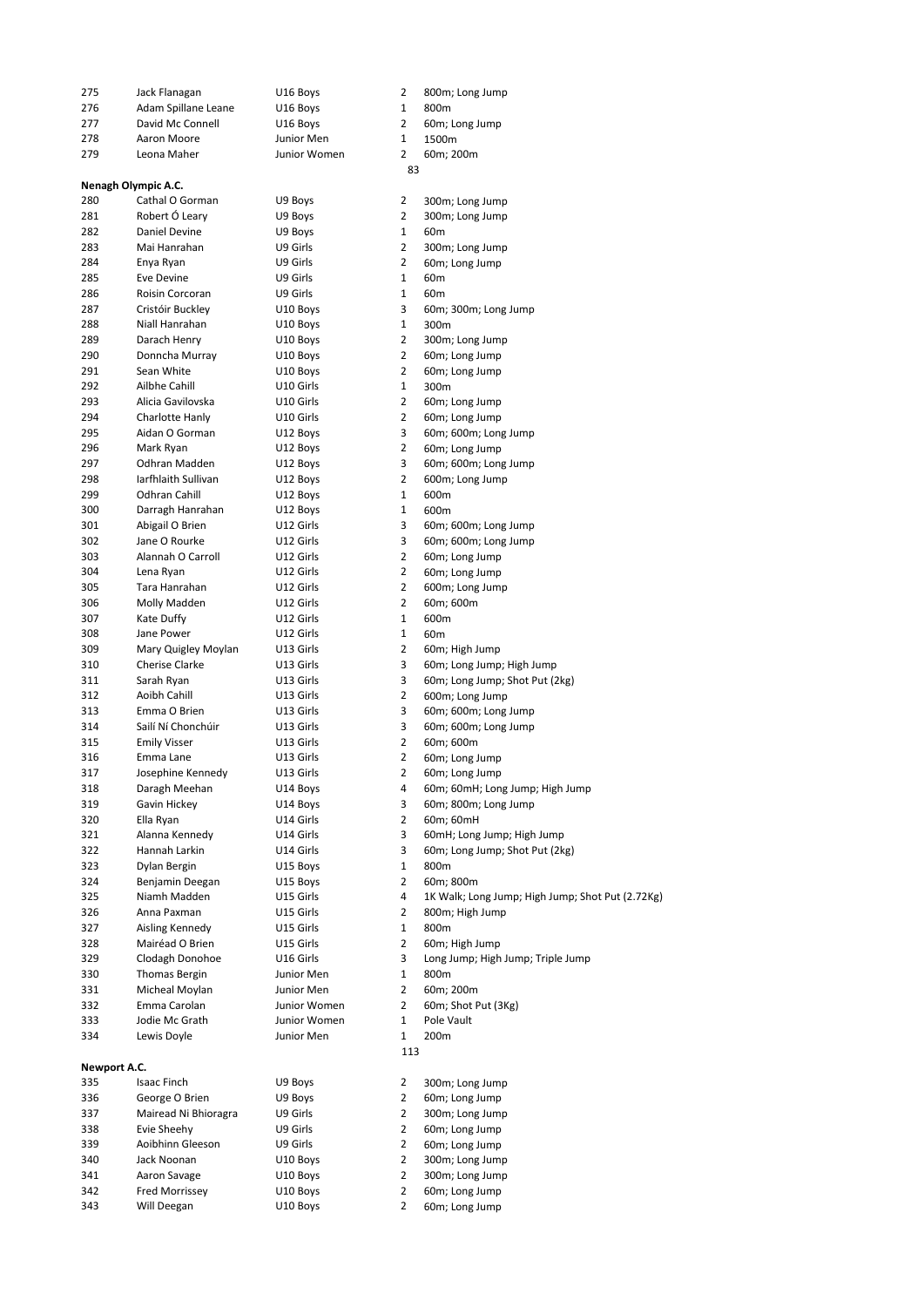| 344             | Rory Coleman           | U10 Boys     | 2              | 60m; Long Jump                     |
|-----------------|------------------------|--------------|----------------|------------------------------------|
| 345             | Cian Cronin            | U10 Boys     | 2              | 60m; Long Jump                     |
| 346             | Ailish Bourke          | U10 Girls    | $\mathbf{1}$   | 300m                               |
| 347             | Aoibheann Morgan       | U10 Girls    | $\overline{2}$ | 300m; Long Jump                    |
|                 |                        |              |                |                                    |
| 348             | Neasa Grimes           | U10 Girls    | $\overline{2}$ | 60m; Long Jump                     |
| 349             | Lauren Ryan            | U10 Girls    | $\overline{2}$ | 60m; Long Jump                     |
| 350             | Ben Healy              | U11 Boys     | $\overline{2}$ | 300m; Long Jump                    |
| 351             | Ronan Gleeson          | U11 Boys     | $\overline{2}$ | 300m; Long Jump                    |
| 352             | <b>Cathal Grimes</b>   | U11 Boys     | $\overline{2}$ | 300m; Long Jump                    |
| 353             | Sean Byrne             | U11 Boys     | $\overline{2}$ | 300m; Long Jump                    |
| 354             | Will Brassill          | U11 Boys     | $\overline{2}$ | 60m; Long Jump                     |
|                 |                        |              |                |                                    |
| 355             | <b>Tadhg Malone</b>    | U11 Boys     | $\overline{2}$ | 60m; Long Jump                     |
| 356             | Dara Cronin            | U11 Boys     | $\overline{2}$ | 60m; Long Jump                     |
| 357             | Sean Coffey            | U11 Boys     | 1              | 60m                                |
| 358             | Penelope Finch         | U11 Girls    | $\overline{2}$ | 300m; Long Jump                    |
| 359             | Cate O Brien           | U11 Girls    | $\overline{2}$ | 300m; Long Jump                    |
| 360             | Lily Walsh             | U11 Girls    | $\overline{2}$ | 300m; Long Jump                    |
|                 |                        |              | 2              |                                    |
| 361             | Tilly O Brien          | U11 Girls    |                | 60m; Long Jump                     |
| 362             | Holly Halvey           | U11 Girls    | $\overline{2}$ | 60m; Long Jump                     |
| 363             | Sadie Mooney           | U11 Girls    | 1              | 60m                                |
| 364             | <b>Rory Molloy</b>     | U12 Boys     | 2              | 60m; Long Jump                     |
| 365             | <b>Matthew Power</b>   | U12 Boys     | $\overline{2}$ | 60m; Long Jump                     |
| 366             | Ruairi France          | U12 Boys     | $\overline{2}$ | 600m; Long Jump                    |
| 367             | Eoin Kiely             | U12 Boys     | 1              | Long Jump                          |
|                 |                        |              |                |                                    |
| 368             | David Gaffrey          | U12 Boys     | 3              | 60m; 600m; Shot Put (2kg)          |
| 369             | Ella Mc Intyre         | U12 Girls    | $\overline{2}$ | 60m; Long Jump                     |
| 370             | Kaeley Sheehy          | U12 Girls    | 2              | 60m; Long Jump                     |
| 371             | <b>Aisling Jones</b>   | U12 Girls    | $\overline{2}$ | 60m; Long Jump                     |
| 372             | Annie Atterbury        | U12 Girls    | 1              | Long Jump                          |
| 373             | Ella Power             | U12 Girls    | 1              | 60m                                |
|                 |                        |              | 2              |                                    |
| 374             | Donagh Horgan          | U13 Boys     |                | 600m; Shot Put (2kg)               |
| 375             | Darragh Healy          | U13 Boys     | 2              | 600m; Shot Put (2kg)               |
| 376             | Niamh Buckeridge       | U13 Girls    | 3              | 60m; Long Jump; High Jump          |
| 377             | Lucy Palmer            | U13 Girls    | 3              | 60m; Long Jump; Shot Put (2kg)     |
| 378             | <b>Aisling Coffey</b>  | U13 Girls    | $\overline{2}$ | 60m; Shot Put (2kg)                |
| 379             | Sadbh Fitzgerald       | U13 Girls    | 2              | 60m; Shot Put (2kg)                |
| 380             | Caoimhe Bourke         | U13 Girls    | $\overline{2}$ | 60m; 600m                          |
|                 |                        |              |                |                                    |
| 381             | Nina Donnellan         | U13 Girls    | $\overline{2}$ | 60m; 600m                          |
| 382             | Oisin Kennedy          | U14 Boys     | 3              | 800m; High Jump; Shot Put (2.72Kg) |
| 383             | Colm Ryan              | U14 Boys     | $\overline{2}$ | 60m; 800m                          |
| 384             | Michael Healy          | U14 Boys     | $\mathbf 1$    | 800m                               |
| 385             | Leah Berry             | U14 Girls    | 3              | 60m; 800m; High Jump               |
| 386             | Peter Ashe             | U15 Boys     | $\overline{2}$ | 60m; 800m                          |
|                 |                        |              | 1              | 800m                               |
| 387             | Charlie Tobin          | U15 Boys     |                |                                    |
| 388             | Conor Kiely            | U15 Boys     | 1              | 800m                               |
| 389             | Leah Molloy            | U15 Girls    |                |                                    |
| 390             |                        |              | 1              | 800m                               |
|                 | Leah Wixted            | U15 Girls    | 1              | 800m                               |
| 391             |                        | U16 Boys     | 2              |                                    |
|                 | Killian O Hora         |              |                | 60m; Shot Put (4Kg)                |
| 392             | Dillon Walsh           | U16 Boys     | 2              | 60m; Long Jump                     |
| 393             | Charlie Mugan          | U16 Boys     | 1              | 60m                                |
| 394             | Clodagh Grimes         | U16 Girls    | $\overline{2}$ | 60m; 60mH                          |
| 395             | Sophie Walker          | U16 Girls    | 4              | 60m; 60mH; Long Jump; High Jump    |
| 396             | Ailin Kennedy          | U16 Girls    | 2              | 800m; High Jump                    |
| 397             | Ava Palmer             | U16 Girls    | 2              |                                    |
|                 |                        |              |                | 60m; Shot Put (3Kg)                |
| 398             | Muireann Jones         | U16 Girls    | 1              | 60m                                |
| 399             | Saoirse Quinn          | Junior Women | $\mathbf{1}$   | 200m                               |
| 400             | Dara Kennedy           | Junior Men   | 1              | 400m                               |
| 401             | Maeve Gaffrey          | Junior Women | 1              | 800m                               |
| 487             | Ava Palmer             | U16 Girls    | $\mathbf{1}$   | High Jump                          |
| 488             | <b>Clodagh Grimes</b>  | U16 Girls    | 2              | Long Jump; High Jump               |
|                 |                        |              |                |                                    |
|                 |                        |              | 128            |                                    |
| Roscrea A.C.    |                        |              |                |                                    |
| 402             | Kyle O Meara           | U11 Boys     | 2              | 60m; Long Jump                     |
| 403             | Ella O Meara           | U11 Girls    | $\overline{2}$ | 60m; Long Jump                     |
| 404             | Kailum O'Meara         | U13 Boys     | 1              | Shot Put (2kg)                     |
|                 |                        |              | 5              |                                    |
| Templemore A.C. |                        |              |                |                                    |
| 405             | Patrick Meehan         | U9 Boys      | $\overline{2}$ |                                    |
|                 |                        |              |                | 300m; Long Jump                    |
| 406             | <b>Edvard Zvirblis</b> | U9 Boys      | 2              | 60m; Long Jump                     |
| 407             | Ciara Slevin           | U9 Girls     | 1              | 60m                                |
| 408             | Eoghan Slevin          | U10 Boys     | 2              | 300m; Long Jump                    |
| 409             | Thomas Franks          | U10 Boys     | 2              | 60m; Long Jump                     |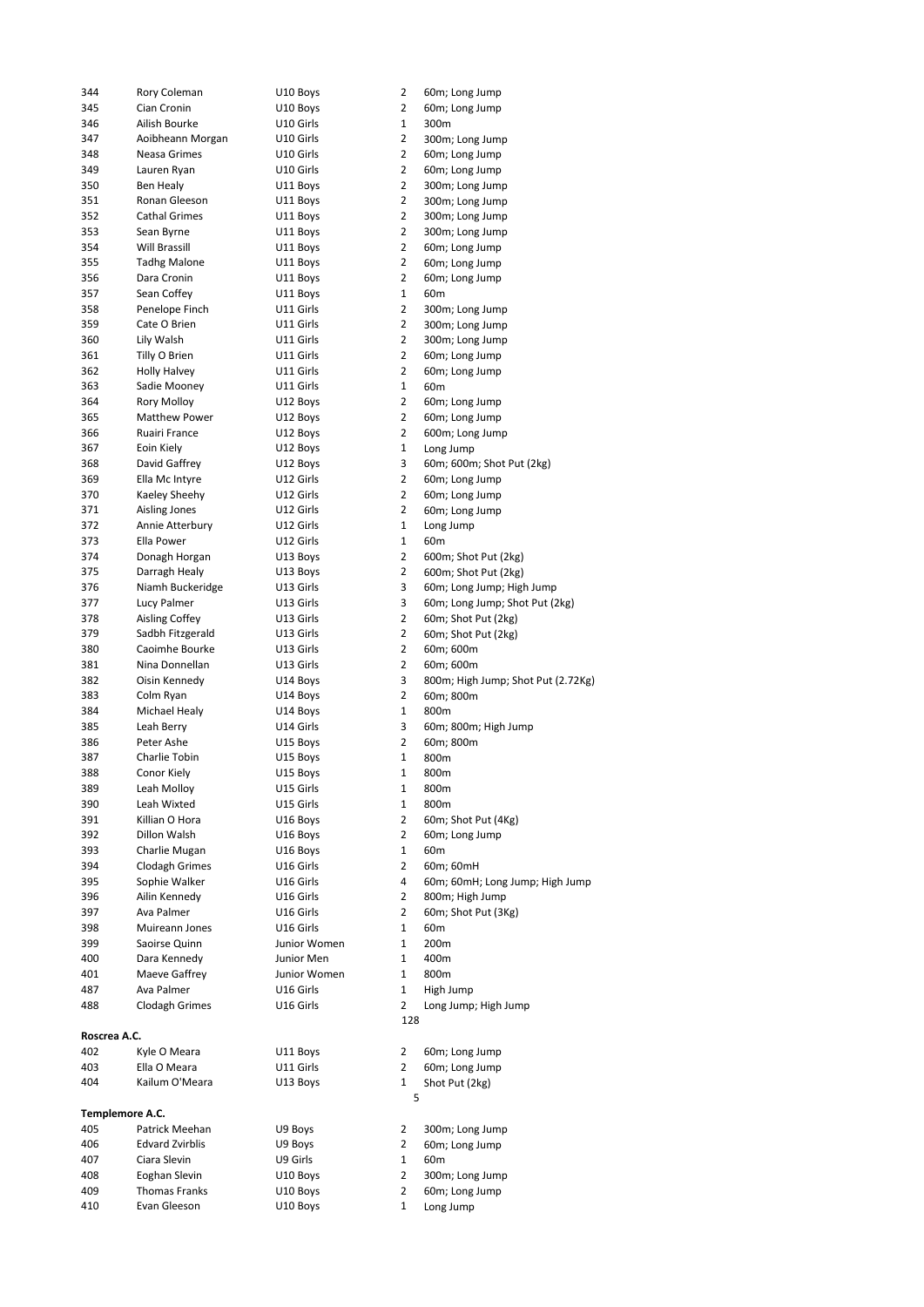| 411 | Dara Feehan          | U10 Boys     | 1              | 60m                                             |
|-----|----------------------|--------------|----------------|-------------------------------------------------|
| 412 | Moira Meehan         | U10 Girls    | 2              | 300m; Long Jump                                 |
| 413 | Lizzie Ryan          | U10 Girls    | 2              | 300m; Long Jump                                 |
| 414 | Rhea Austin          | U10 Girls    | 2              | 60m; Long Jump                                  |
| 415 | Leah Scanlan         | U10 Girls    | 1              | 60 <sub>m</sub>                                 |
| 416 | Hazel Kennedy        | U10 Girls    | 1              | 60 <sub>m</sub>                                 |
| 417 | <b>Holly Shields</b> | U10 Girls    | 1              | 60 <sub>m</sub>                                 |
| 418 | Paul Clarke          |              | 2              |                                                 |
|     |                      | U11 Boys     |                | 300m; Long Jump                                 |
| 419 | John Higgins         | U11 Boys     | 2              | 60m; Long Jump                                  |
| 420 | Sean Somers          | U11 Boys     | 2              | 60m; Long Jump                                  |
| 421 | Aaron Owens          | U11 Boys     | 1              | 60 <sub>m</sub>                                 |
| 422 | Caoimhe Keane        | U11 Girls    | $\mathbf{1}$   | 60 <sub>m</sub>                                 |
| 423 | Kelsey Loughnane     | U11 Girls    | 1              | 60 <sub>m</sub>                                 |
| 424 | Luke Duggan          | U12 Boys     | 2              | 600m; Long Jump                                 |
| 425 | Ross Dorrity         | U12 Boys     | 2              | 60m; Long Jump                                  |
| 426 | Rory Ryan            | U12 Boys     | 3              | 600m; Long Jump; Shot Put (2kg)                 |
| 427 | Charlie Hennessy     | U12 Boys     | 1              | Shot Put (2kg)                                  |
| 428 | <b>Isaac Owens</b>   | U12 Boys     | 1              | Shot Put (2kg)                                  |
| 429 | Oisin Loughnane      | U12 Boys     | $\mathbf{1}$   | 60 <sub>m</sub>                                 |
| 430 | Faye Dunford         | U12 Girls    | 2              | 60m; Long Jump                                  |
| 431 | Michelle Meehan      | U12 Girls    | 2              | 600m; Long Jump                                 |
| 432 | Ava Kennedy          | U12 Girls    | 1              | Long Jump                                       |
|     |                      |              | 5              |                                                 |
| 433 | Donal Ryan           | U13 Boys     |                | 60m; 60mH; Long Jump; High Jump; Shot Put (2kg) |
| 434 | <b>Fionn Slevin</b>  | U13 Boys     | $\overline{2}$ | 600m; Long Jump                                 |
| 435 | Eve Fogarty          | U13 Girls    | 1              | Shot Put (2kg)                                  |
| 436 | Lorna Ryan           | U13 Girls    | 3              | 60m; Long Jump; Shot Put (2kg)                  |
| 437 | Aoibhinn Keane       | U13 Girls    | 1              | 600m                                            |
| 438 | Dylan Jones          | U14 Boys     | 2              | 60m; Long Jump                                  |
| 439 | Anna Meehan          | U14 Girls    | 2              | 60mH; 800m                                      |
| 440 | Lucy Duggan          | U14 Girls    | 1              | 800m                                            |
| 441 | Roísín Percy         | U14 Girls    | 1              | Shot Put (2kg)                                  |
| 442 | Ciara Jones          | U14 Girls    | $\mathbf{1}$   | Shot Put (2kg)                                  |
| 443 | Chloe O Brien        | U14 Girls    | 1              | 60 <sub>m</sub>                                 |
| 444 | Sean Stone           | U15 Boys     | 2              | 60mH; Long Jump                                 |
| 445 | Thomas Max           | U15 Boys     | $\mathbf{1}$   | 800m                                            |
| 446 | Joe Burke            | U15 Boys     | 1              | 60 <sub>m</sub>                                 |
|     |                      |              |                |                                                 |
| 447 | Jack Carroll         | U16 Boys     | 1              | 60m                                             |
| 448 | Aaron Dunford        | U16 Boys     | $\mathbf{1}$   | 60 <sub>m</sub>                                 |
| 449 | Billy O Brien        | U16 Boys     | 1              | 60m                                             |
| 450 | Ella Fogarty         | U16 Girls    | 1              | 800m                                            |
| 451 | <b>Jack Martin</b>   | Junior Men   | 1              | 1500m                                           |
| 452 | Alannah Dunford      | Junior Women | 1              | 60m                                             |
| 453 | Olivia Delargy       | Junior Women | 2              | 60m; 200m                                       |
| 454 | Mark Davidson        | Junior Men   | 1              | 400m                                            |
| 486 | Cathal Ryan          | Junior Men   | 1              | High Jump                                       |
|     |                      |              | 78             |                                                 |
|     | Thurles Crokes A.C.  |              |                |                                                 |
| 455 | Joey Ryan            | U9 Boys      | 1              | 300m                                            |
| 456 | Sam Cahill           | U9 Boys      | 1              | 300m                                            |
| 457 | David Ryan           | U9 Boys      | $\mathbf{1}$   | 60 <sub>m</sub>                                 |
| 458 | Robyn Kearney        | U9 Girls     | 1              | 60 <sub>m</sub>                                 |
|     |                      |              |                |                                                 |
| 459 | Breandan Purcell     | U10 Boys     | 2              | 300m; Long Jump                                 |
| 460 | <b>Adean Casey</b>   | U10 Boys     | 1              | 300m                                            |
| 461 | Jojo O Reilly        | U10 Boys     | 1              | 300m                                            |
| 462 | Eoin Ryan            | U10 Boys     | 1              | 60 <sub>m</sub>                                 |
| 463 | Jessica Jordan       | U10 Girls    | 1              | 300m                                            |
| 464 | Lucy Ryan            | U10 Girls    | 1              | 60 <sub>m</sub>                                 |
| 465 | Evan Bourke          | U11 Boys     | 1              | 300m                                            |
| 466 | Odhran Dorney        | U11 Boys     | 1              | 300m                                            |
| 467 | Harry Cahill         | U11 Boys     | 1              | 300m                                            |
| 468 | Charlie Cahill       | U11 Boys     | 1              | 300m                                            |
| 469 | Rachel Mc Cullagh    | U11 Girls    | 2              | 60m; 300m                                       |
| 470 | Emma Egan            | U11 Girls    | 1              | 300m                                            |
| 471 | Roisin Maher         | U11 Girls    | 2              | 60m; Long Jump                                  |
|     |                      |              |                |                                                 |
| 472 | Mollie Carroll       | U11 Girls    | 1              | 60 <sub>m</sub>                                 |
| 473 | Isabelle Mc Inerney  | U12 Girls    | 3              | 60m; 600m; Long Jump                            |
| 474 | April Kearney        | U12 Girls    | 2              | 60m; 600m                                       |
| 475 | Ciara Ryan           | U12 Girls    | 1              | 600m                                            |
| 476 | Mae Casey            | U12 Girls    | 2              | 60m; 600m                                       |
| 477 | Liam Carroll         | U13 Boys     | 2              | 60m; 600m                                       |
| 478 | Oisin Dorney         | U13 Boys     | 1              | 600m                                            |
| 479 | Paul Dorney          | U13 Boys     | 1              | 600m                                            |
| 480 | Katelyn Loughnane    | U13 Girls    | 1              | 600m                                            |